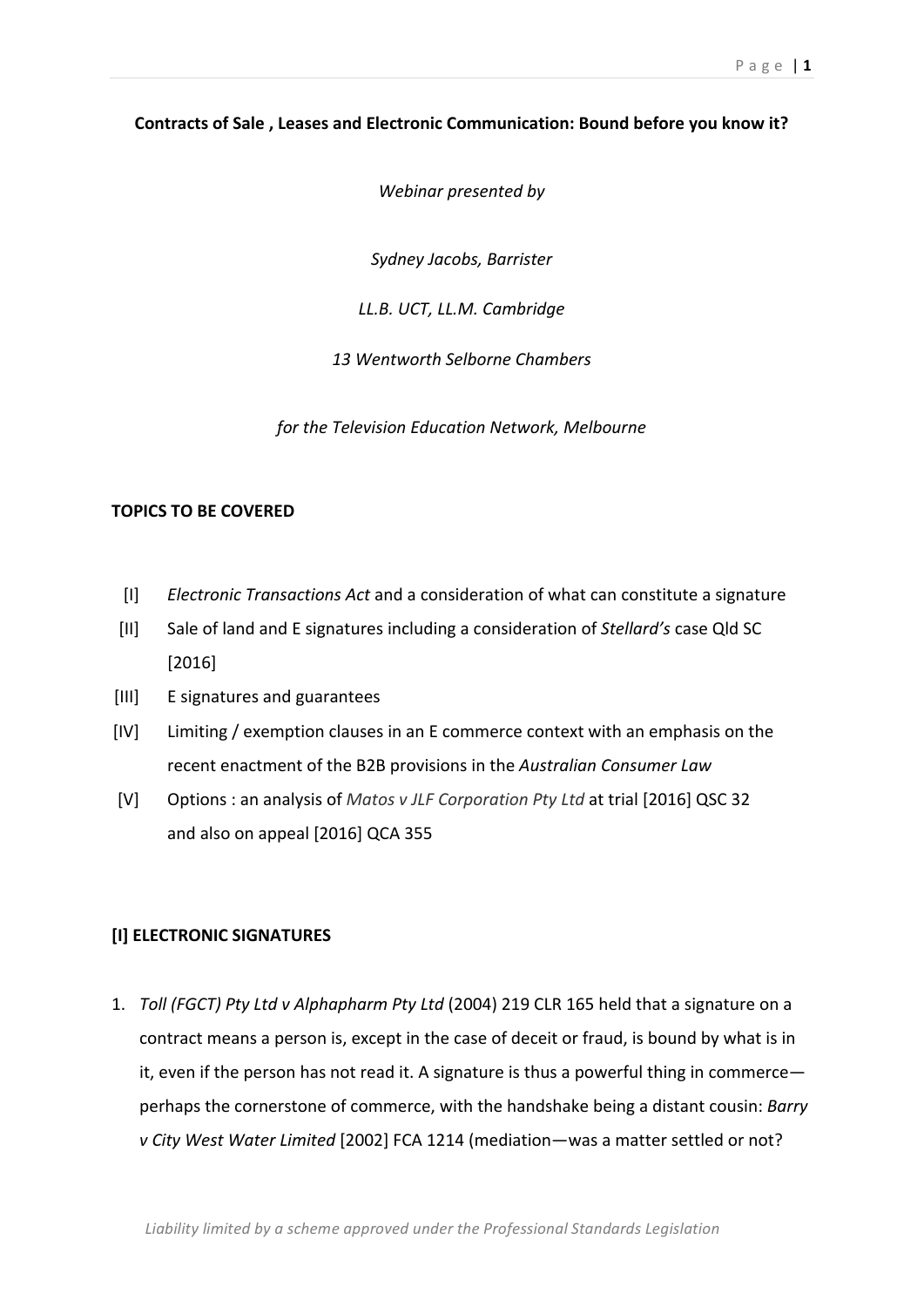see e.g. paras  $[47] - [49]$ ).

2. Certain types of contracts e.g. those involving interests in land, are required to be in writing and signed by the person to be charged or their agent e.g. s 54A *Conveyancing* Act 1919 (NSW); with similar provisions in other states. s 23 *Conveyancing Act* (NSW) is also relevant. In Qld, guarantees also have to be in writing, and signed: see s 56 and 59 of the Qld Property Law Act 1974.

Thus, this topic is very important for creditors who wish to obtain the benefit of charging clauses in respect of land, allowing them e.g. to lodge caveats.

3. The *Electronic Transactions Act 1999* (Cth) provides that a transaction under a Commonwealth law will not be invalid simply because it was conducted through electronic communication, and validates the use of electronic signatures.

Each state and territory has its own broadly similar *Electronic Transactions Act.* 

An electronic signature is any method of electronically indicating that a person has 'signed' an electronic or online document. A signature on paper, scanned into computer file and inserted into a document, would be an electronic signature. However, a *digital signature* is a type of electronic signature that can be verified using a process that validates and connects the signature to a specific person—there are various technologies commercially available, based on public key infrastructure (i.e. encryption and de-cription).

4. The policy underpinning of the legislation is 'functional equivalence', that is, no discrimination will be made between paper based transactions and electronic transactions, and that a contract that is formed automatically is not invalid, void or unenforceable because there was no human review or intervention, e.g.  $\overline{s}$  14C of the NSW%*Electronic!Transactions!Act!2000*.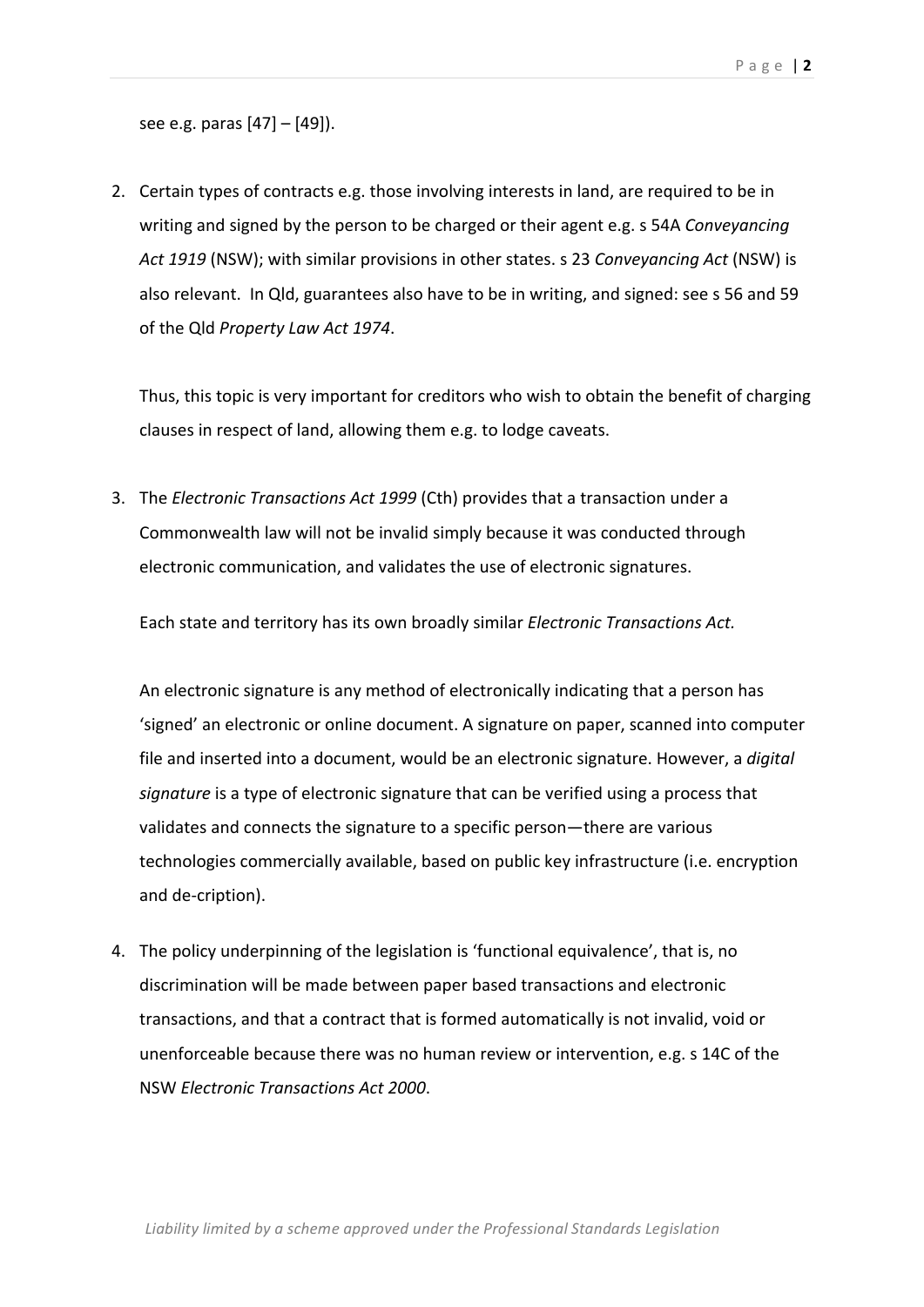5. "Writing" is defined in the interpretation Acts of the various States e.g. NSW *Interpretation Act* s 21 defines writing to include any mode of representing or reproducing words in a visible form; see further eg Qld, the *Acts Interpretation Act* 1954.

# [II] Sale of land and E signatures including a consideration of *Stellard's* case Qld SC [2016]. Contract for the sale of land: can it be made via email?

6. *Stellard Pty Ltd & Anor v North Queensland Fuel Pty Ltd* [2015] QSC 119 suggested Yes. The defendant advertised the Koah Roadhouse (i.e. the business plus freehold) for sale. & the parties' respective agents negotiated *via email*.

The defendant's agent sent the plaintiff a proposed form of contract via email, setting out the price of \$1.6 m but said it was to be "subject to contract". The Plaintiff's agent emailed back, accepting subject to due diligence and also subject to contract. The agent (the son of the director, Drew) intentionally signed off "Drew" by *typing it* (i.e. not a conventional signature).

7. The Defendant found it could get a better price elsewhere, and sought to resile from the arrangement, on 4 grounds:

(a) the alleged offer was not an unconditional offer capable of unqualified acceptance because it was expressed "subject to contract", (b) the acceptance of the offer was not an unqualified acceptance and  $(c)$  the parties did not reach agreement on all material terms and (d) the parties did not manifest an intention to be bound until a written contract in the form of the REIQ standard commercial contract was signed.

" $[2]$  The plaintiffs claim that a contract for the sale of the roadhouse to them was constituted by an email exchange between them and NQF. NQF says that there was no intention to be legally bound by that exchange and, in any event, there is no sufficient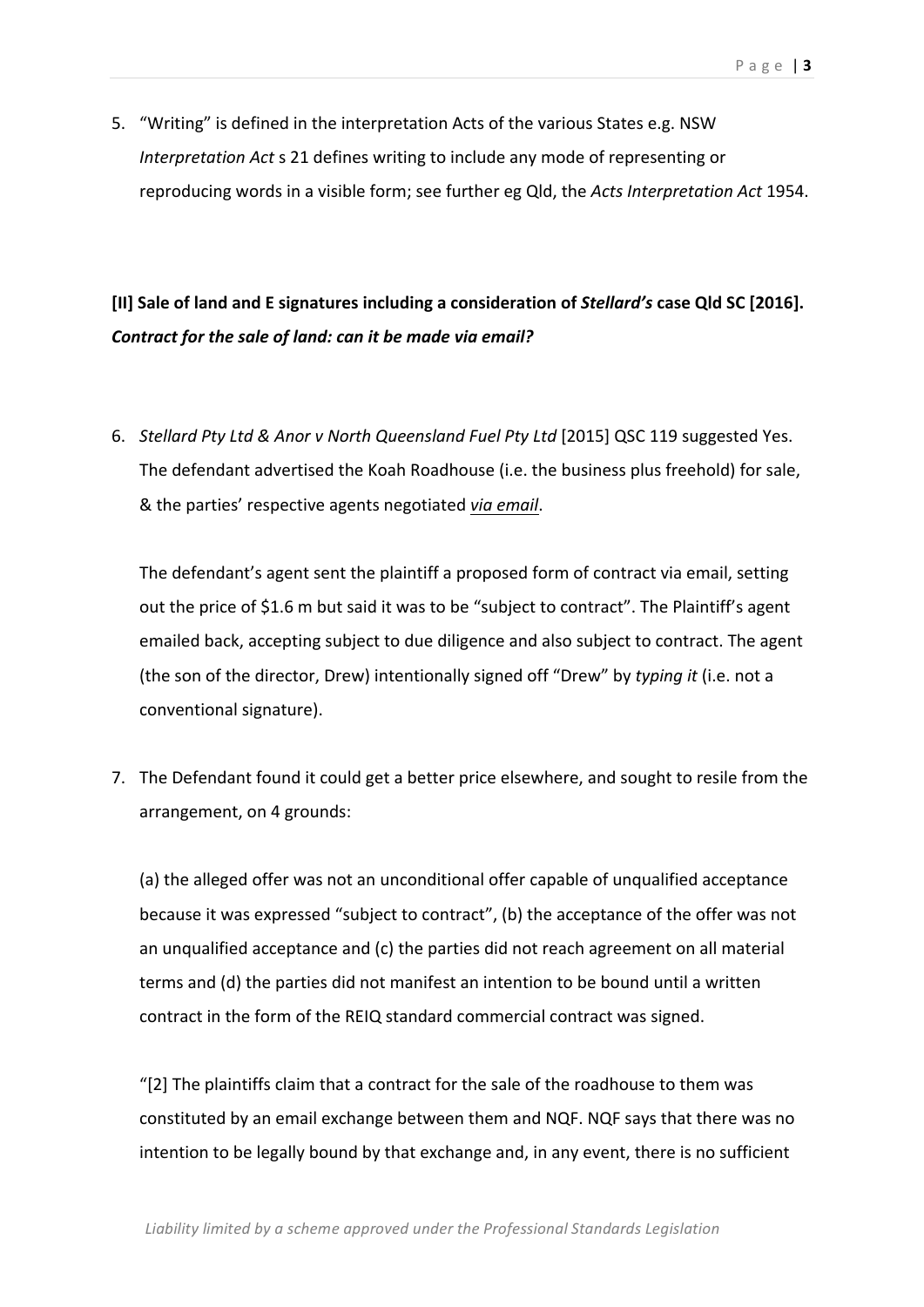written memorandum or note to satisfy s 59 of the *Property Law Act* 1974 ("PLA")."

8. It was held the contract fell into the first category of *Masters v Cameron* [1954] HCA 72; 91 CLR 353, 360-362 viz the parties reached finality in the terms of their bargain and intended to be immediately bound, but proposed to have the terms restated in a fuller form.

The email was held to meet the requirement for writing signed by a seller in s 59 of the *Property Law Act*. Martin J held that the requirement in s 14(1)(b) was met because the person signing could be *identified* and their *intention* could be established by evidence of various conversations before the email was sent coupled with an admission on the pleadings that the person who sent the email was duly authorised so to do.

HH said as follows at para  $[68]$ :

 $\,$  %  $\,$  %  $\,$  %  $\,$  %  $\,$  %  $\,$  %  $\,$  %  $\,$  %  $\,$  %  $\,$  %  $\,$  %  $\,$  %  $\,$  %  $\,$  %  $\,$  %  $\,$  %  $\,$  %  $\,$  %  $\,$  %  $\,$  %  $\,$  %  $\,$  %  $\,$  %  $\,$  %  $\,$  %  $\,$  %  $\,$  %  $\,$  %  $\,$  %  $\,$  %  $\,$  %  $\,$ 

".......In circumstances where parties have engaged in negotiation by email and, in particular, where an offer is made by email, then it is open to the court to infer that *consent has been given by conduct of the other party."* 

(citing *Golden Ocean Group Ltd v Salgaocar Mining Industries PVT Ltd* [2011] EWHC 56; [2011] 1 WLR 2575 and, on appeal, [2012] 1 WLR 3674.)

9. The essential point is that it was held that section 14 of the *Electronic Transactions (Queensland) Act 2001 (Qld) could be supplemented with extrinsic evidence. Given the* trail of emails, the acceptance email contained a 'signature', and so there was an enforceable contract for land as it was a '*memorandum or writing …signed'* by the registered owner or its agent.<sup>1</sup>

<sup>&</sup>lt;sup>1</sup> For those who wish to be reminded more fully of the 3 categories in *Masters v Cameron*, I recommend *John Hillam v JPSF Pty Ltd* [2017] NSWSC 1510; and a brief look backwards to Australian Broadcasting Corporation v XIVth Commonwealth Games Ltd (1988) 18 NSWLR 540 at 548.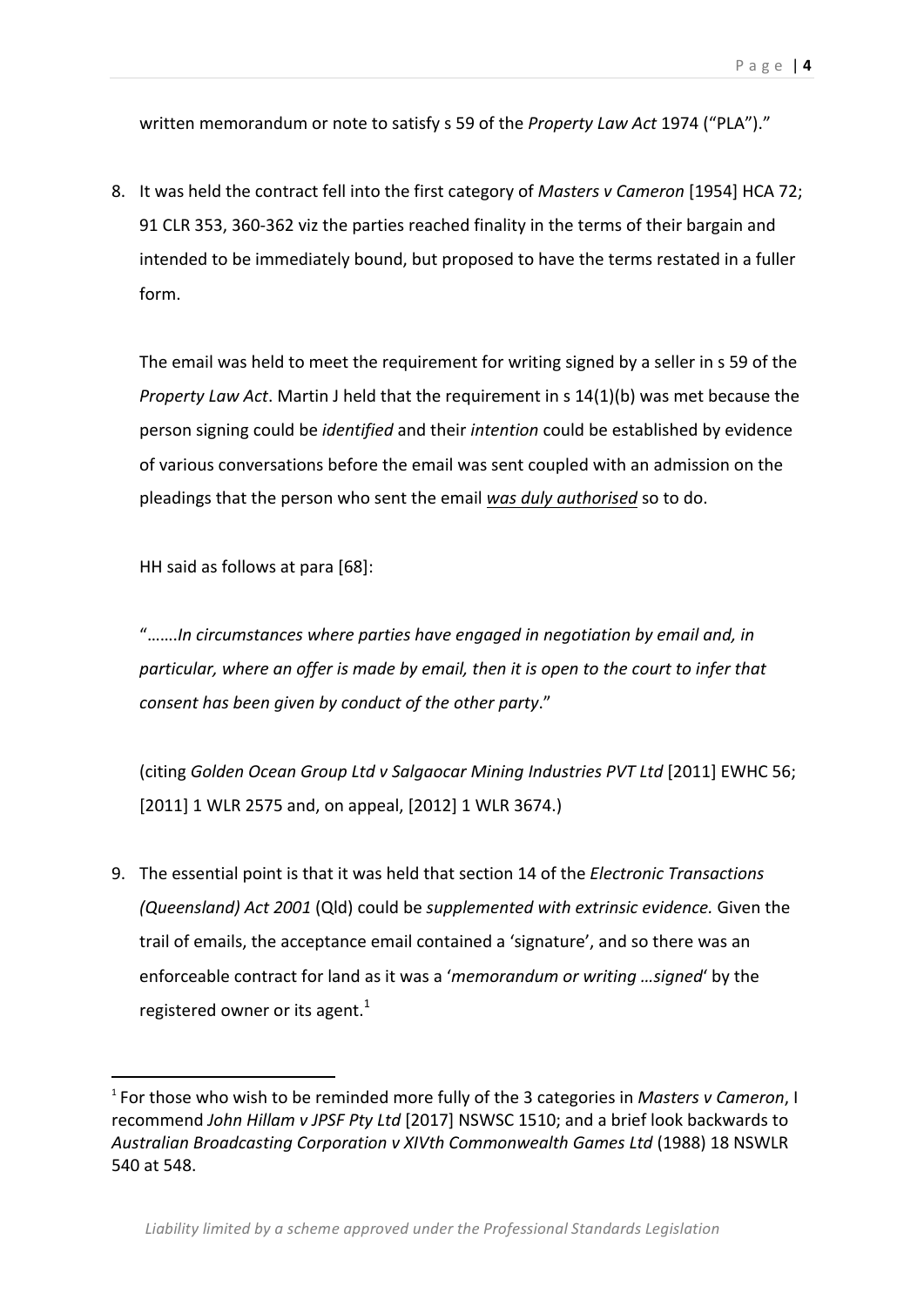10. The issue of authority, which had loomed so large in Stellard Pty Ltd & Anor v North *Queensland Fuel Pty Ltd, arose again, in John Hillam v JPSF Pty Ltd* [2017] NSWSC 1510. One matter for consideration was whether the typed name of the owner's agent, Ms Mao, could constitute a signature within the meaning of s 9 *ETA*. Even if it could so amount (a matter HH left open), nevertheless, that would not assist the plaintiff, because the ".....email is simply not "recognizable as a note or memorandum of a concluded agreement....": para [276].

#### *Corporations*

11. Pursuant to s 127 *Corporations Act 2001* (Cth), a corporation can sign by any method, whilst to s 129 makes certain presumptions of authority. The *Electronic Transactions Act* 1999 (Cth) is, however, excluded: Sec 7A(2) of the *Electronic Transactions Act 1999* (Cth) and s. 4 and item 30 of schedule 1 of the *Electronic Transactions Regulation 2000* (Cth). While item 30 refers to the 'Corporations Law', that is taken to include the *Corporations* Act 2001 (Cth) under s. 10(b) of the *Acts Interpretation Act 1901* (Cth).

Thus, if a document is electronically signed by the corporation, then the company has to specifically authorize this; alternatively there must be ostensible authority.

#### **E-SIGNATURES AND GUARANTEES**

12. NSW Court of Appeal decision of *Williams Group v Crocker* [2016] NSWCA 265 addressed (or perhaps, re-dressed!) the application of a directors' e-signature to an all moneys guarantee.

The Williams Group Australia Pty Ltd supplied building material. One of its customers was IDH Modular, which had set up an electronic signing system for the directors to use, called "Hellofax". Hellofax permitted each user to upload a copy of their signature which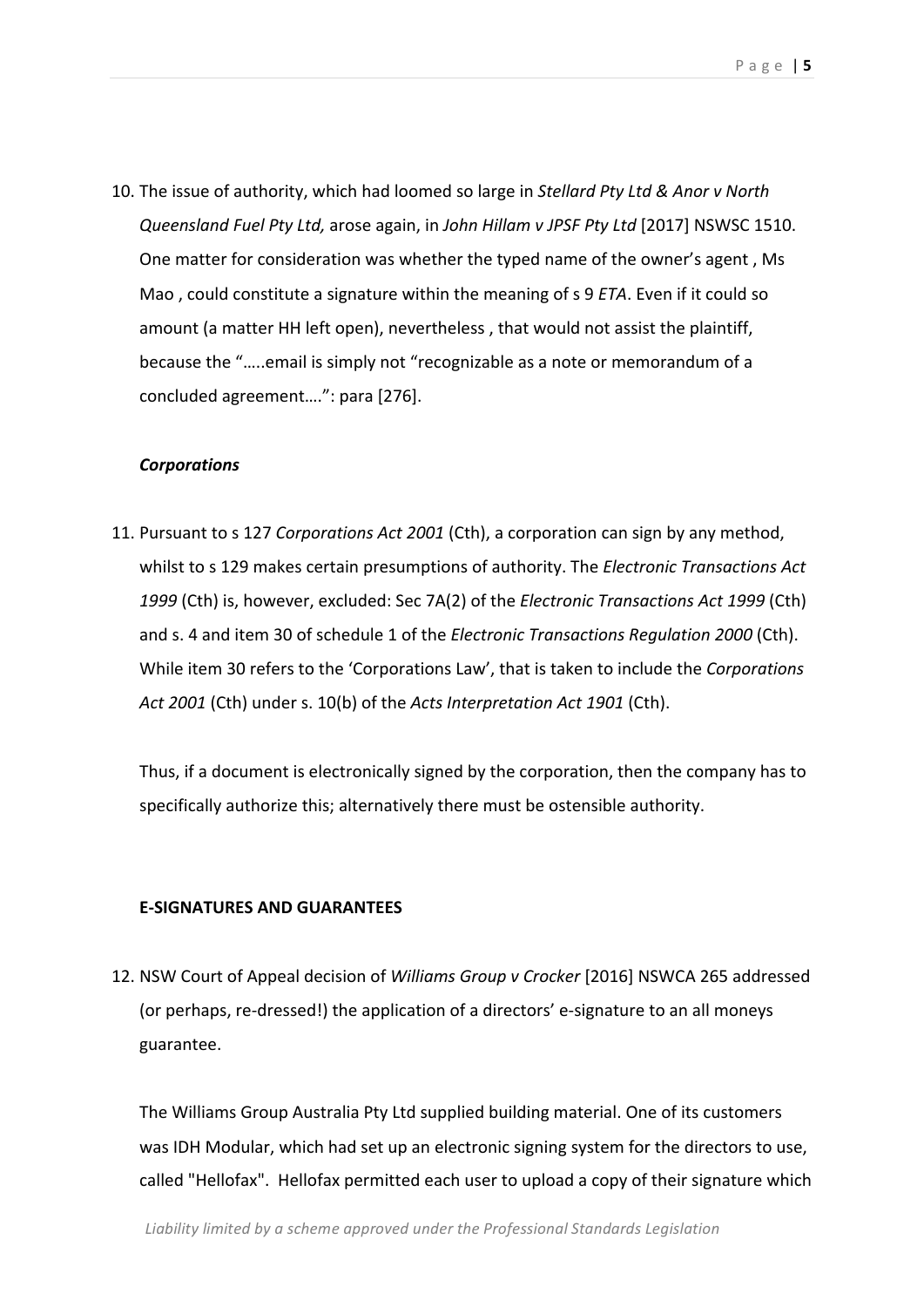could be applied to documents electronically.

This system was set up in circumstances where Mr Crocker, one of the directors, lived in Brisbane whereas the company premises were in Murwillimbah.

Mr Crocker's e-signature was applied to a trade credit application (including a director's guarantee, and purportedly witnessed by the customer's administration manager) in favour of Williams Group. The documents were then returned to Williams Group.

The company defaulted, and Williams Group sought to enforce the guarantees.

Mr Crocker successfully repudiated liability on the guarantee on the bases that:

- a. the e -signature on the "Hellofax" system was appended by an unknown person at the company;
- b. he did not place the electronic signature on the guarantee, nor
- c. did he authorise anyone else to do so, nor
- d. was there any "ostensible authority".
- 13. Ostensible authority is where a principal represents by words or conduct that an agent has the authority to enter, on behalf of the principal, into contracts within a certain compass. E.g. and speaking from memory, a quaint example in the common law was that in days gone by, a wife was presumed to be able to bind her husband's credit in shopping for household necessities.

There was significant evidence about passwords and who had access to the computer system and what documents were able to be viewed by Mr Crocker; whether Mr Crocker had given authority to anyone to use his signature.

A further issue in the case was whether Mr Crocker had acted with sufficient knowledge of the guarantee so as to *ratify* it; but he prevailed in this regard, as well.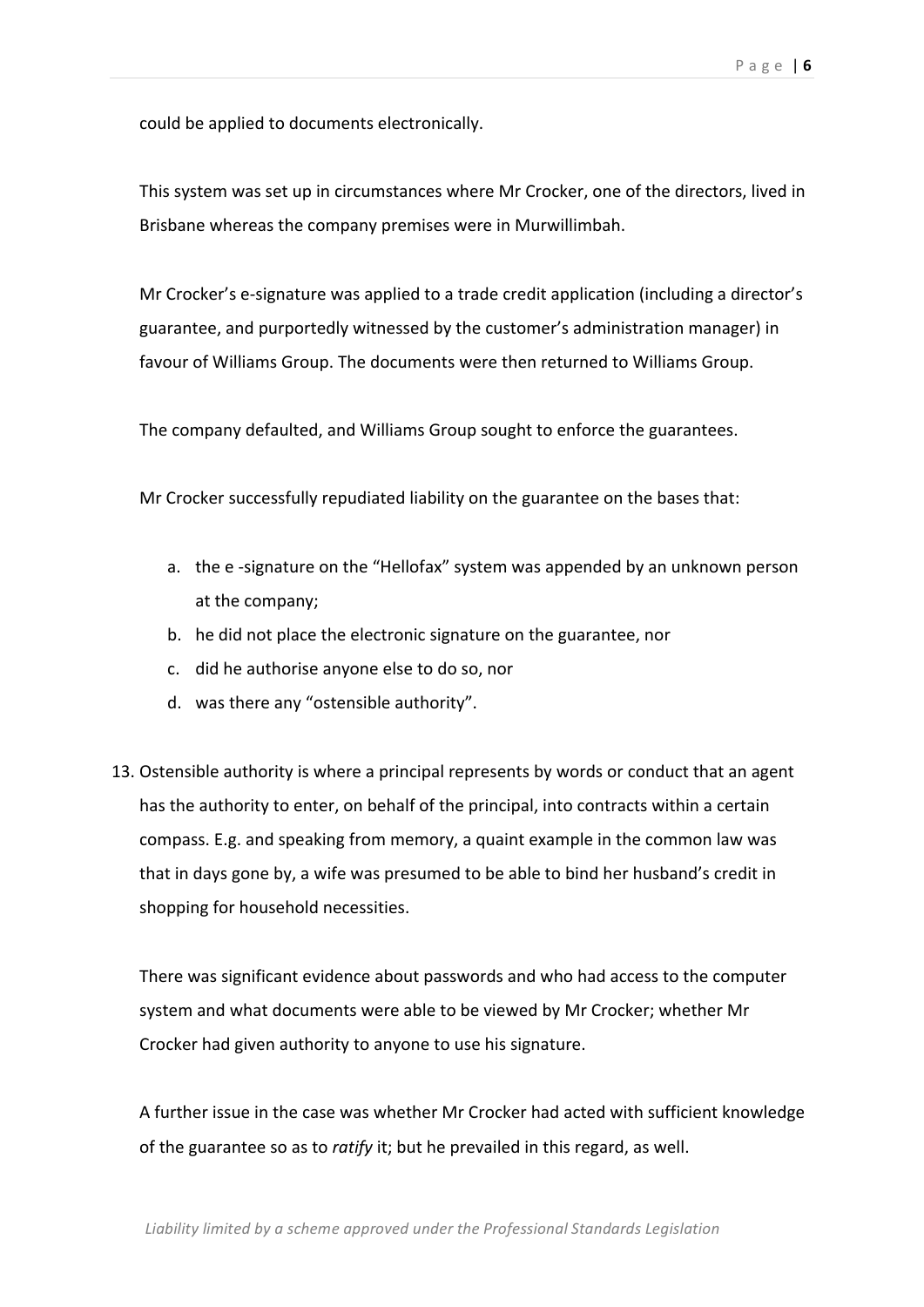14. Take away lessons from the case:

From the perspective of the "applier" of the e-signature: there ought be in place a system to ensure the authority has been afforded to the application of the e-signature.

From the perspective of a party such as Williams Group: have a system for checking that the ephemeral but significant e-signature, is what it purports to be. Maybe even pick up the phone and speak to a real, living person to verify this, however heretical that seems in a digital world!

Further, parties in the position of Williams would do well to draw from the lessons of *Commercial Bank of Australia Pty Ltd v Amadio* (1983) 151 CLR 447. The response to that case by financial institutions was to require that a guarantor provided a statement of independent legal advice.

If the amounts of money involved are significant enough, then there is no substitute for dealing face to face or at least, via the 'phone with the relevant person - though a little out of vogue.

## **EXCLUSION"AND"LIMITATION"OF"LIABILITY"CLAUSES** *&.UNFAIR.TERMS*

## 15. Take away propositions:

- a. A properly drawn limitation / exclusion of liability clause will operate according to its tenor  $-$  as a matter of contract law;
- b. By and large, exclusion and limitation of liability clauses can be trumped by the ACL, with certain exceptions tucked away in the ACL, e.g. for carriers and warehouse operators;
- c. The dividing line between direct and indirect/consequential loss is hazy, and subject to the shifting sands of judicial exposition;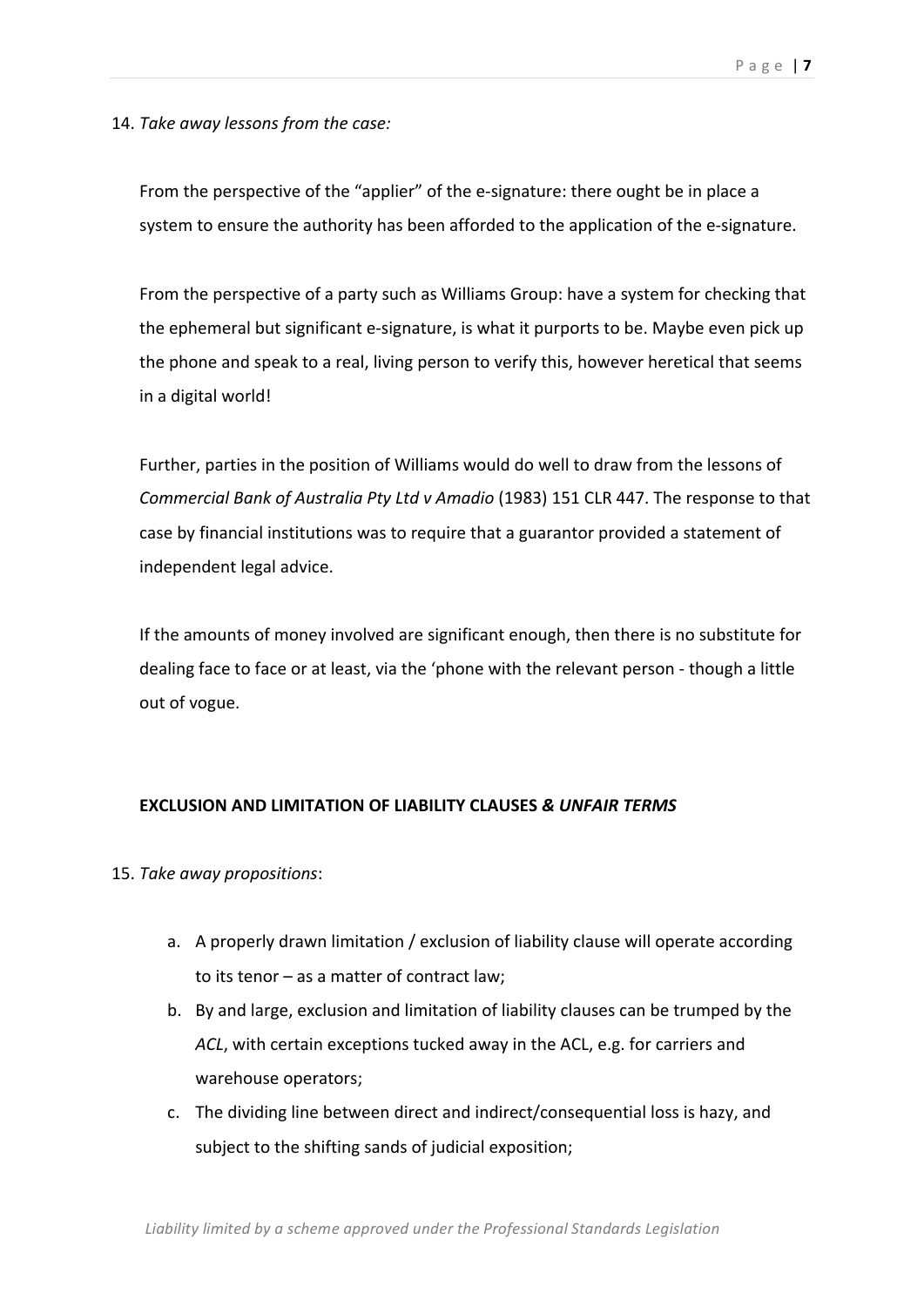- d. Limitation and exclusion of liability clauses will only stand a chance of being binding if brought to the attention of the party to be bound *before* or (latest) at *the time* of contract (but for the exception identified below). They will not be binding if e.g. handed to a customer in a glossy booklet after, say, an account is opened at a bank (because that is when legal relations arise between banker and customer) and as the customer leaves the branch;
- e. Such a clause may, even if held to be validly incorporated in a contract, be susceptible to being struck down under the unfair contract terms provisions in the ACL.
- 16. (a) to (c) could occupy a seminar on their own, and time does not permit their consideration here. As such, I will only consider, in this seminar (d) and (e) above, and open for general debate amongst attendees how these principles might apply in an environment of E commerce. The types of matters I wish to raise for debate include:

How can one guard against a contract becoming unwittingly binding in an age where *emails between multiple parties, abound?* 

The pros and cons in an E environment of

- *-* incorporating general terms by reference e.g. hyperlinking or some similar technology *e.g. DropBox or the even more foppish "document vault";*
- *incorporating exempting clauses by reference e.g. hyperlinking etc.;*
- seeking to incorporate exempting clauses by having them (probably buried) within the usual mind numbingly long terms that pop up when effecting an E agreement.
- 17. In National Australia Bank v Dionys as trustee for the Angel Family Trust [2016] NSWCA 242, I appeared at trial for Ms Dionys. After a multi-day hard fought trial, the learned trial judge, HH Judge Peter Maiden SC of the District Court, upheld my argument that the Bank had transferred, without authority, about \$0.5m of Ms Diony's money out her account.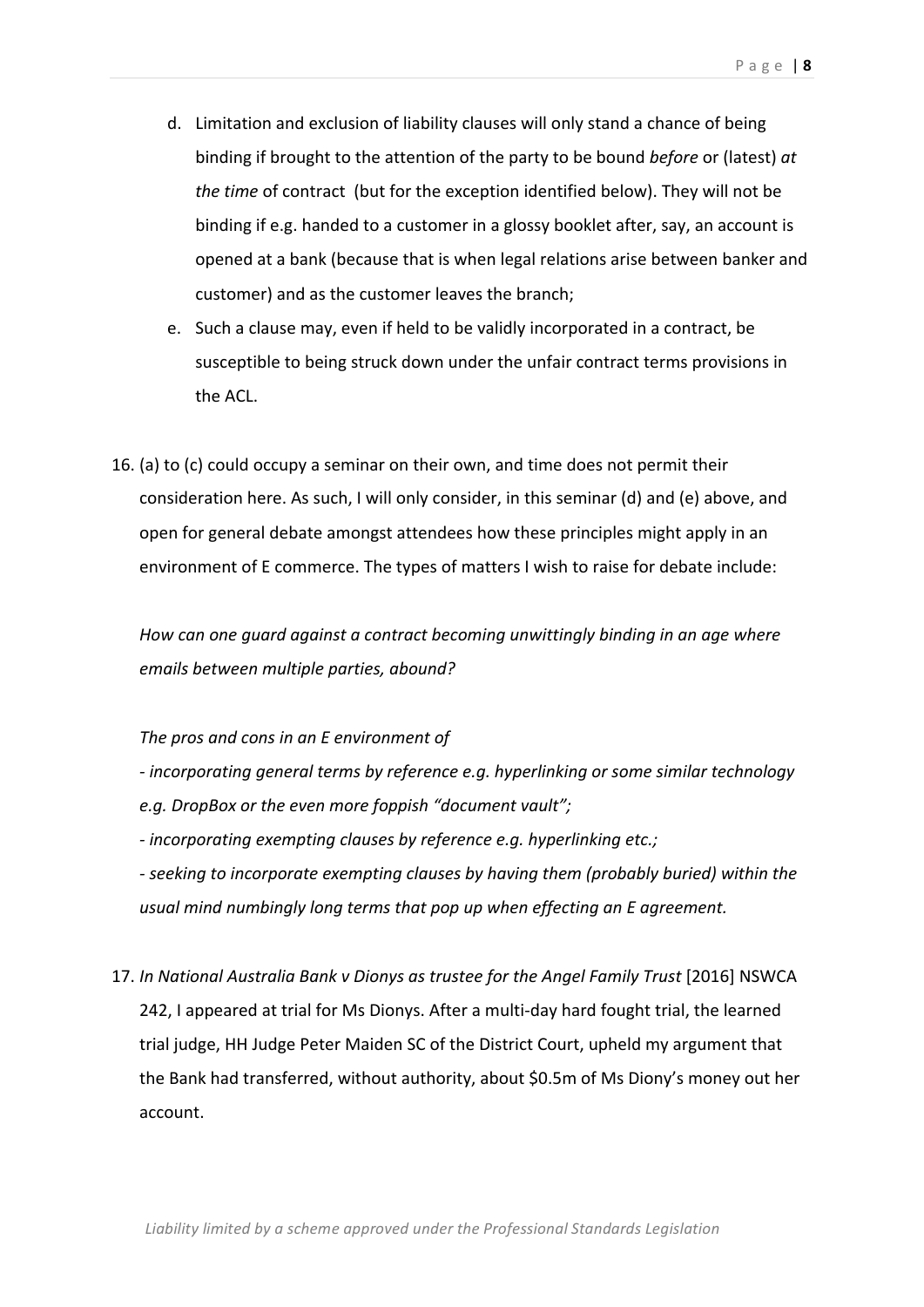- 18. One of the NAB's arguments was that there was a limitation of liability clause, contained in a booklet handed to Ms Dionys at about the time the account was opened, and as she was leaving the Bank. I never conceded that those terms formed part of the agreement.
- 19. In the event, HH ordered the money to be re-paid to Ms Dionys. The Bank appealed. A significant issue on the appeal was whether the booklet incorporating the Bank's wide ranging limitation and exclusion of liability provisions, had become incorporated into the contract with Ms Dionys; and as part of that, whether the NAB had taken steps reasonably necessary to such terms to Ms Diony's attention.
- 20. Extracts from paras [77] follow:

"............the question of whether a limitation clause is included in a contract and the question of when and by what means the contract was made are closely related................... As I have pointed out, NAB bears the onus of proving that cl 5.18 of the NAB Conditions was incorporated into the agreement between NAB and Ms Dionys. …………….In%my%opinion,%NAB%has%not%established%on%the%balance%of%probabilities%that%Mr% Ahmad gave Ms Dionys the Booklet containing the NAB Conditions **before** she signed the%Authority%Card…………………………

Once Ms Dionys signed the Authority Card and the agreement with NAB was finalised, it was not open to NAB unilaterally to introduce new terms and conditions into the agreement, whether by handing her the Booklet or otherwise. …………….

…………………. Clause%5.18%is%an%unusual%condition%for%this%purpose%because,%as%I%have% pointed out, it significantly limits NAB's liability under common law principles and correspondingly curtails Ms Dionys' right. ………………………….

21. If a bank wishes a customer to be bound by unusual or onerous terms in a document, there is no obvious reason why it should not ensure that the document is signed. The customer's signature ordinarily gives contractual effect to the document that it otherwise may not have. In the absence of such a signature, the bank runs the risk that

Liability limited by a scheme approved under the Professional Standards Legislation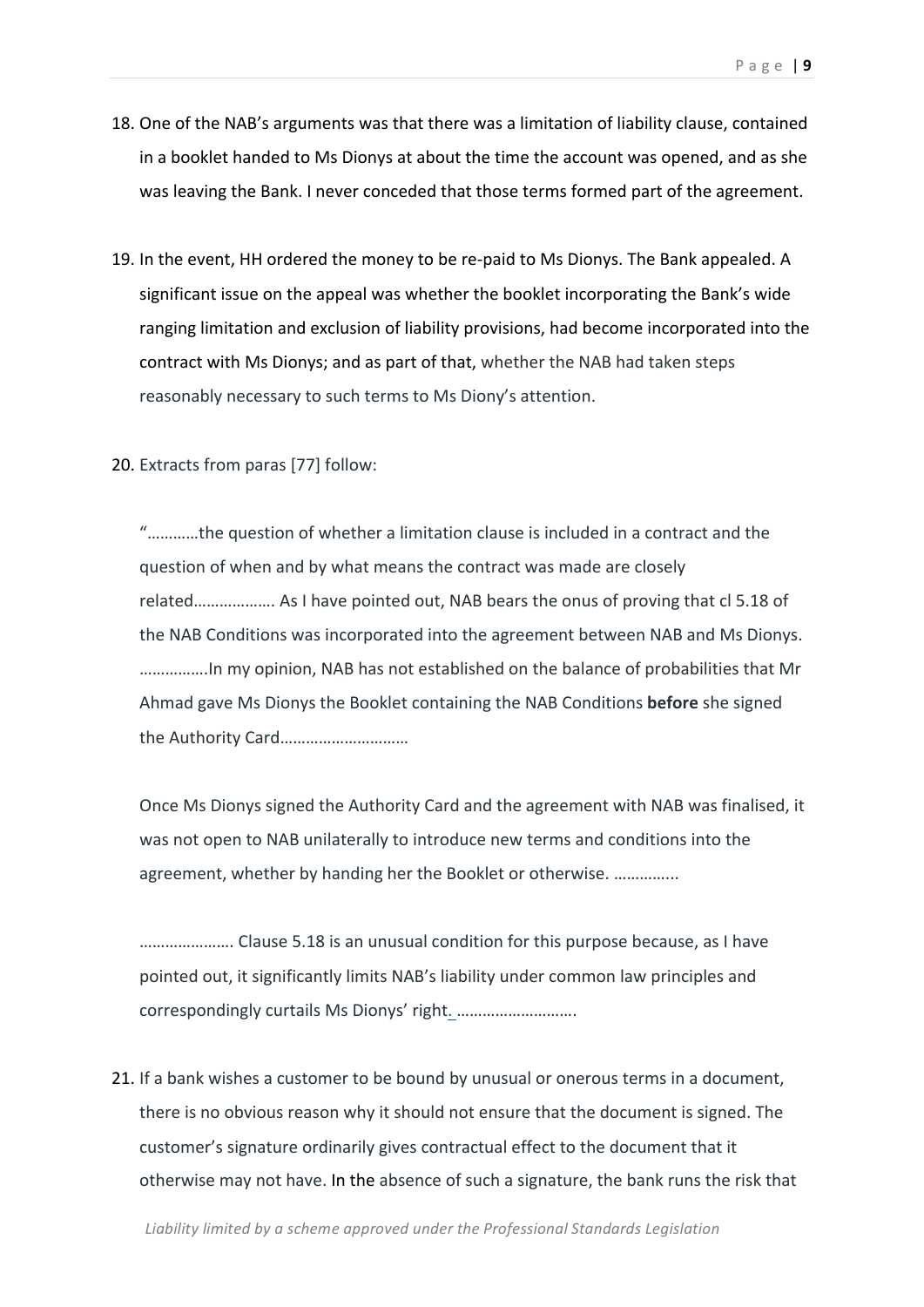the terms contained in the document will not form part of the contractual arrangements between it and the customer......."

- 22. In 2016, the Australian Consumer Law (ACL) was amended to extend protection to small businesses in respect of *unfair terms and conditions in standard form contracts*. A term will be `unfair' if that term:
	- would cause a significant imbalance in the rights and obligations of the parties under the contract:
	- is not reasonably necessary to protect the legitimate interests of the party advantaged by the term; and
	- would cause detriment (financial or otherwise) to a party if it were applied or relied on.

Clauses that might engage these provisions include limitation of liability/ exclusion of liability / entire agreement clauses; and automatic renewal clauses.

23. In *Meyerowitz-Katz v American Airlines Group Inc trading as American Airlines* [2017] NSWLC 17, the aggrieved consumer (a solicitor) successfully submitted that a limitation of liability clause was unfair within the meaning of the *Competition and Consumer Act* 2010 (Cth) Sch 2 (Australian Consumer Law) ss 23-25. Excerpts of the judgment are as follows:

" $[61]$  The International General Rules document is unduly long, complex and poorly formatted. It took the Court more than two hours to read the 98 page document. It is unrealistic to suggest that a customer would read the document prior to purchasing a ticket. It contains substantial information which would be irrelevant to a consumer in the position of Mr Meyerowitz-Katz although the relevance of various terms is only discernible by reading the entire document. The document is in upper case type format throughout which makes it difficult to read. The table of contents is so broad and general that it provides little assistance in guiding the reader to any particular provision. The document fails to use formatted headings to identify the commencement of new sections or to provide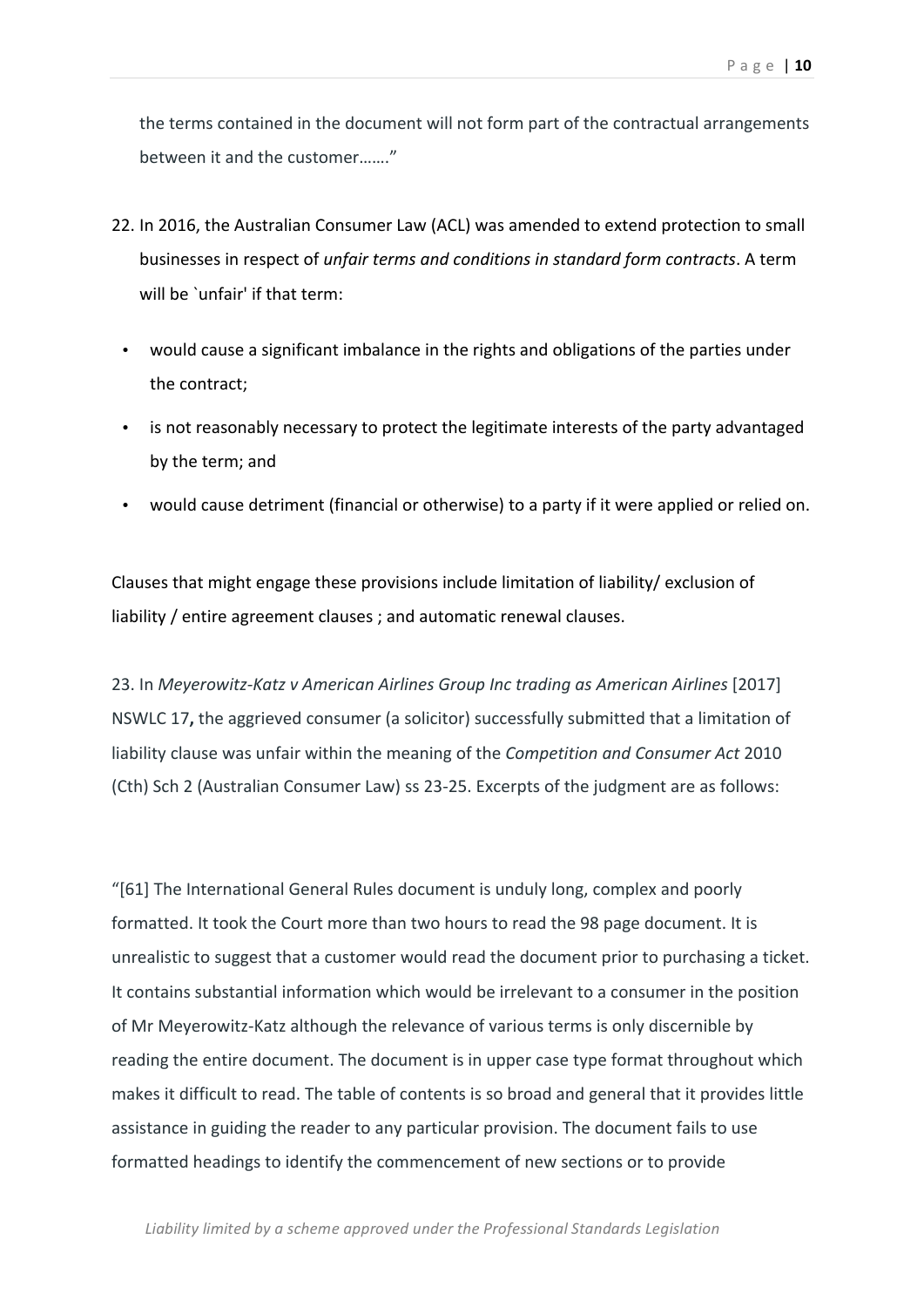numbering to identify different subsections within Rules. Rule numbering does not follow sequentially. Within each chapter of the document the rule numbering recommences at 70. The language used is inconsistent. It refers to the consumer variously as "*you"*, "*him*" and "*the passenger*". It is littered with abbreviations, legalistic phrases and industry jargon.

[62] Mr Meyerowitz-Katz fairly describes the impugned term as "buried" within the International General Rules. *In my view only the most obsessive and time gifted consumer would!be!capable!of!digging!deep!enough!to!uncover!the!provision*.

[63] Even if a consumer managed to read through the International General Rules and uncover Rule 72 that consumer would be presented with a provision that is poorly drafted and unclear in meaning. The first sentence, as it appears in the document bears repeating:

"FAILURE TO OCCUPY SPACE IF THE PASSENGER FAILS TO OCCUPY SPACE WHICH HAS BEEN RESERVED FOR HIM ON A FLIGHT OF ANY CARRIER AND SUCH CARRIER FAILS TO RECEIVE NOTICE OF THE CANCELLATION OF SUCH RESERVATION PRIOR TO THE DEPARTURE OF SUCH FLIGHT, OR IF ANY CARRIER CANCELS THE RESERVATION OF ANY PASSENGER IN ACCORDANCE WITH PARAGRAPHS OF THIS RULE, SUCH CARRIER WILL CANCEL ALL RESERVATIONS HELD BY SUCH PASSENGER ON THE FLIGHTS OF ANY CARRIER FOR CONTINUING OR RETURN SPACE, PROVIDED SUCH CARRIER ORIGINALLY RESERVED THE SPACE."

[64] The sentence is a breathtaking 88 words long. The sentence commences with what appears to be a subheading "*Failure to Occupy Space*" which is not separated from what follows. The use of phrases "*occupying space*" and "*continuing or return space*" are not terms of common usage or understanding. *Most consumers would no doubt consider that they are reserving a seat on a plane flight rather than reserving some area of space within* the universe. Instead of making it clear that American Airlines will cancel subsequent flights on an itinerary the provision uses the term "*carrier*". The Rule extends to "*any carrier*" creating the impression that the provision is a general industry rule rather than a term applicable between American Airlines and its customers.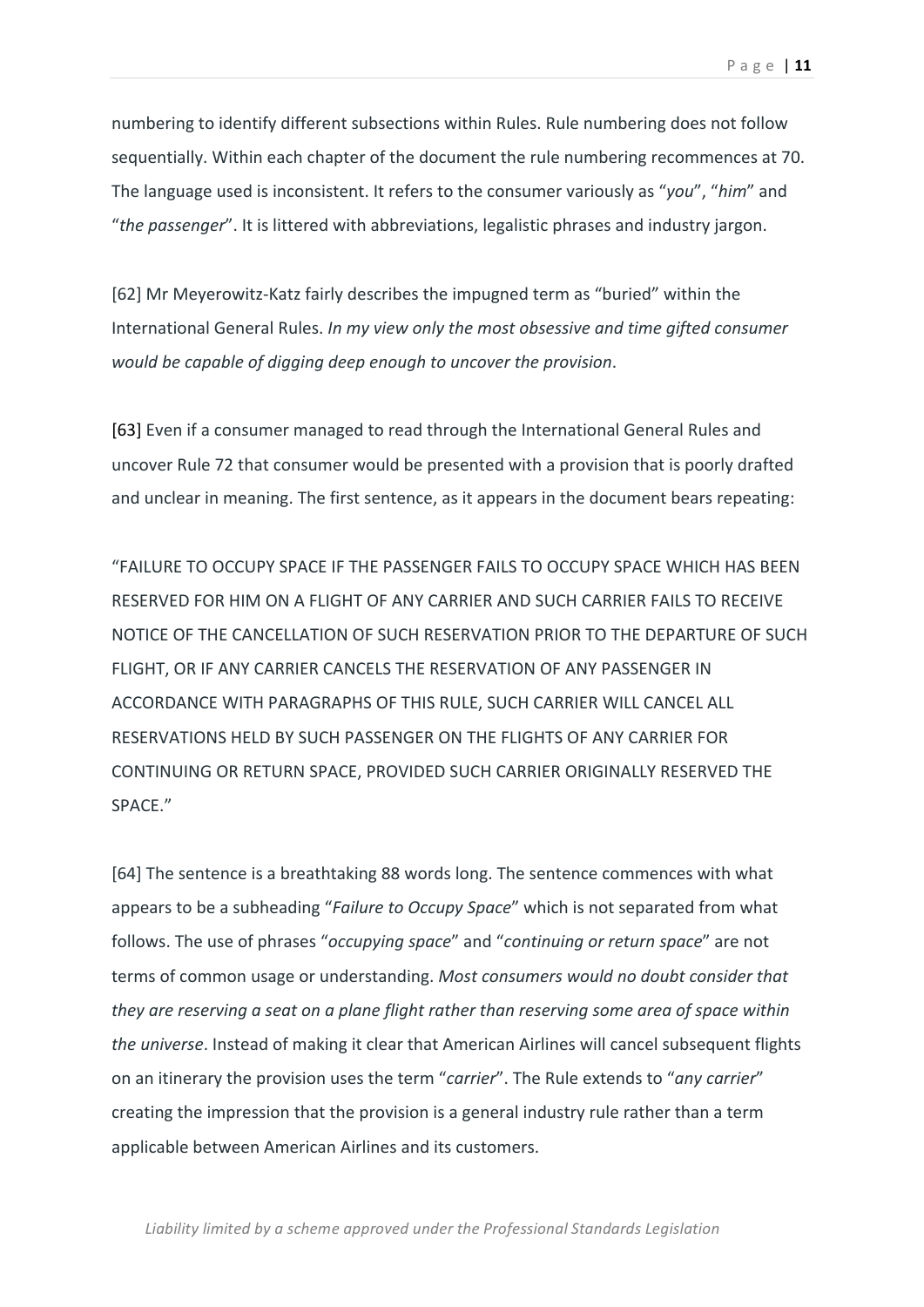……………

[66] The assessment of transparency is a comparative process involving degrees of clarity ranging from crystal clear to mud. In the present case, American Airlines has presented the term in a form that falls squarely into the muddy end of the range."

#### 24. Some recent cases where similar questions have arisen include:

(i) Pacific Resources International Pty Ltd v UTI (Aust) Pty Ltd; Brackley Industries Pty Ltd v *UTI (Aust) Pty Ltd* [2012] NSWSC 1274: warehouse destroyed by fire - cause of fire - duties and liabilities of bailee - whether duty discharged-- whether standard terms and conditions *incorporated into contract* - whether standard terms and conditions *exclude liability*; (ii) *Crane Distribution Limited v Minnicelli* [2013] NSWSC 1611: Formation - Signed document - Incorporation of terms in another document - Objective test of intention - Construction of contract;

(iii) *Clark v Electrical Home-Aids Pty Ltd* [2017] NSWCATAP 63: relief in relation to unfair terms Australian Consumer Law (NSW) s 23 and 24 : purchase of a Miele vacuum cleaner. After payment, consumer handed a receipt that recorded

"1.%Warranty%……………………

(Warranty excludes malfunction caused by misuse, abuse, negligence, accident, normal wear & tear or alteration by any person, filters, replaceable bags & drive belts)"

#### Limitation of liability, Lord Denning and the Age of Automation: all that is old, is new again

25. In this section, I'd like to discuss the application of a "ticket case" of some vintage, to contracts effected via the internet/ web Eg Company X has on its webpage, an offer for the sale of its widgets, or perhaps, to complicate matters a little to more closely resemble real life, lets include travel agents who are selling package deals for a wonderful trip to Antarctica via air, land and sea sectors.

The terms are set out, including reams of boiler plate clauses, which refer ina global and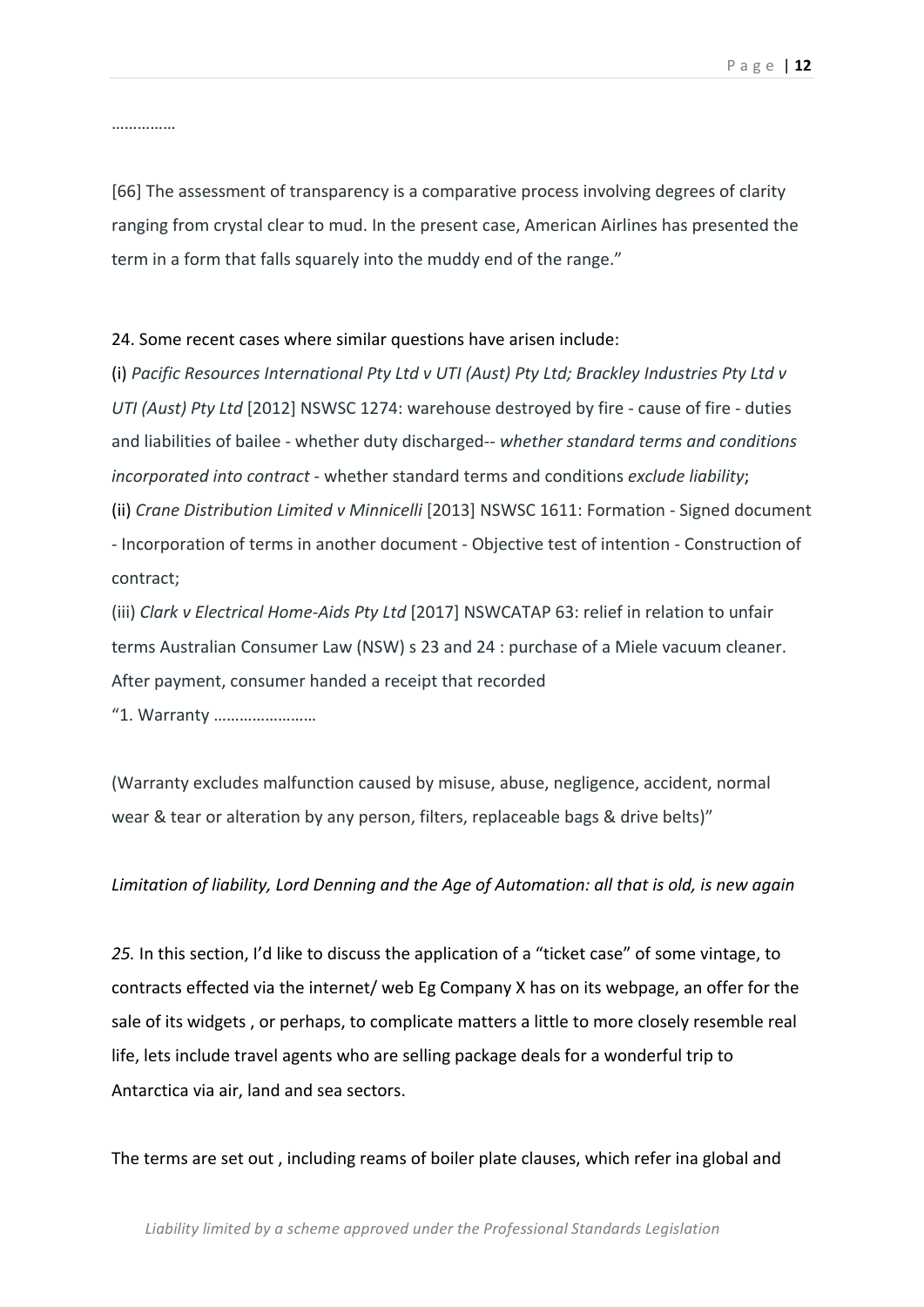general way to the more specific terms of the "partners' in the alliance. One accepts the offer to treat, by hovering ones' mouse over a little box and clicking Yes. Once one has clicked Yes, one can then pay the fees, and are then taken to the individual websites of the "partners" eg the airline, where there are further reams of clauses.

#### Sound familiar?

This then brings us to *Thornton v Shoe Lane Parking Ltd* [1970] EWCA Civ 2.

The free lance trumpeter, Mr Thornton, whose playing was "of the highest quality", parked his car in Shoe Lane Parking on the way to a gig at the BBC. To get in, he was greeted by an automated red light, which turned green and allowed him to progress to a ticketing machine. He paid his money, and was given a ticket. In small print, there was reference to terms and conditions, which were displayed elsewhere and contained a wide exclusionary clause, including *abrogating statutory rights to compensation for injury*.

Mr Thornton was injured, and sued. Shoe Lane invoked the "ticket cases", which relied on the fiction that once handed a ticket, the customer could refuse and ask for his/her money back. Lord Denning's riposte was as follows:

"......That theory was of course, a fiction. No customer in a thousand ever read the conditions. If he had stopped to do so, he would have missed the boat or the train.

26. None of those cases has any application to a ticket which is issued by *an automatic machine*. The customer pays his money and gets a ticket. He cannot refuse it. He cannot get his money back. *He may protest to the machine, even swear at it. But it will remain unmoved*. He is committed beyond recall. He was committed at the very moment he put his money into the machine. The contract was concluded at that time. It can be translated into offer and acceptance in this way: the offer is made when the proprietor of the machine holds it out as being ready to receive the money. The acceptance takes place when the customer puts his money in the slot. The terms of the offer are contained in the notice placed on or near the machine stating what is offered for the money. Thus customer is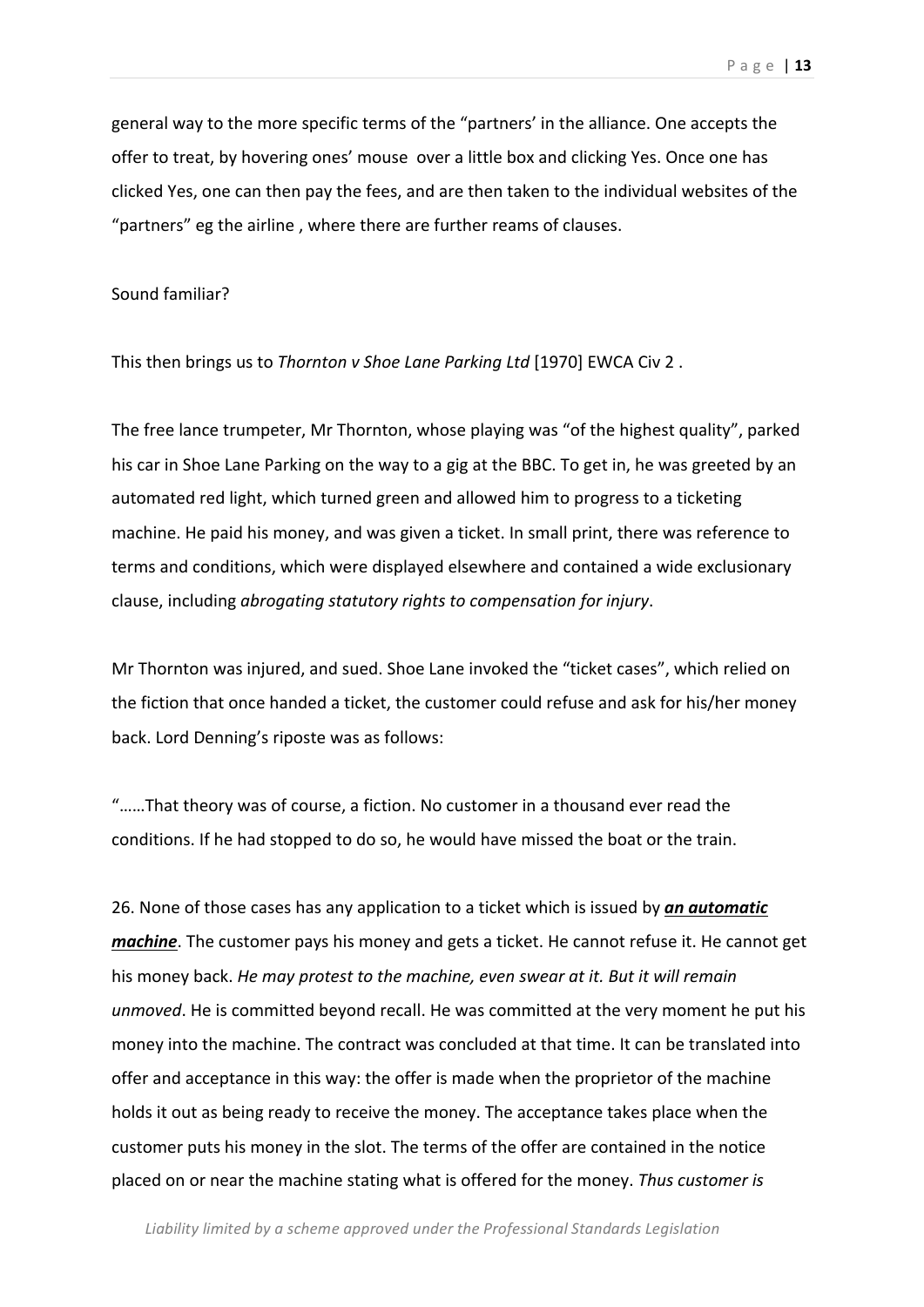*bound by those terms as long as they are sufficiently brought to his notice before-hand, but not!otherwise…………."*

27. Lord Denning then rhetorically asked the reader to assume that an automatic machine is a booking clerk in disguise, so that the old ticket cases still apply. In that event, said his Lordship, having regard to the nature of the exempting clause, it was so wide and so destructive of rights that in "...order to give sufficient notice, it would need to be printed in red ink with a red hand pointing towards it – or something equally startling......"

As an aside, counsel for the defendant was Mr A. Machin.

### **Exempting clauses and course of conduct**

28. Bear in mind that an exempting clause may become incorporated by reference via  $a$ post -contract course of conduct: para [55] of *Allen Fabrications Limited v ASD Limited (t/as ASD Metal Services)* [2012] EWHC 2213 (TCC).

## *[V]* MATOS **v** JLF CORP

*Exercising put and call options in relation to the sale / purchase of land: is there only one key that can unturn the lock?* 

29. The cases analysed below indicate that who wins or who loses these types of controversies, on which huge sums of money can hinge, depends on technical rules relating to the true construction of the contract. The question devolves to this : what is the mode of exercise of option stipulated by the contract? Is strict compliance necessary? Or is the clause merely what some cases label as a "machinery provision"?

*Matos v JLF Corporation Pty Ltd* [2016] QSC 32 and on appeal, [2016] QCA 355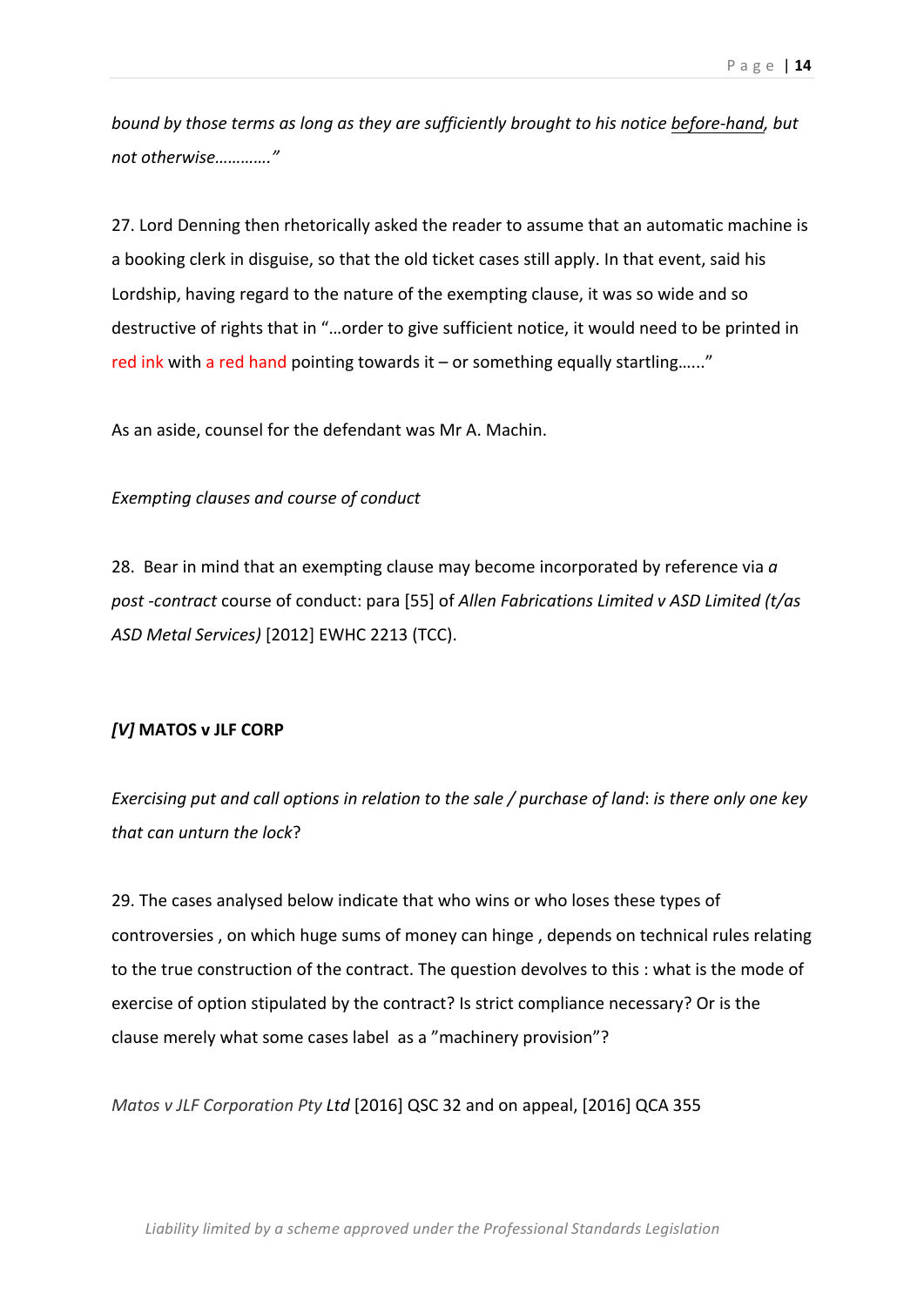30. Matos had a put option and sought a declaration that it had been validly exercised and an order for specific performance. JLF's riposte, which ultimately found favour with the QCA, was that put option agreement required Matos to sign a contract in the form of the eighth edition of the Standard REIQ Contract but as the signed contract was the tenth edition of the Standard REIQ Contract the put option has not been validly exercised.

Matos bought land off the plan from the JLF. The agreement also provided for a house to be constructed for  $$210,000$ , ie a total price of  $$409,000$ .

The applicant became the registered owner of the property in January 2012.

"Contract" was defined as meaning the *eighth edition* of standard REIQ/Queensland Law Society Approved Contract.

Cl 2.2 was centre stage on the appeal, and hence I set it out in some detail.

JLF granted an option to re-purchase for \$100,000 more than the purchase price, in these terms.

".....JLF grants to Owner an option to sell the Property to JLF on the terms set out in the *Contract*, for the Purchase Price, with settlement of the sale and purchase to be effected on the Settlement Date and subject to the other provisions of this Agreement.

2.3 The Put Option is irrevocable until 3 p.m. on the Put Option Expiry Date.

2.4 The Put Option may be exercised from 9.00am on 1 December 2014 until the Put Option Expiry Date by the Owner delivering to JLF two (2) copies of the Contract, duly signed by Owner, to which a *PAMD Form 30c* is attached as the top page and with the following details completed in the Reference Schedule:

A. the full name and address of the Owner under "Seller";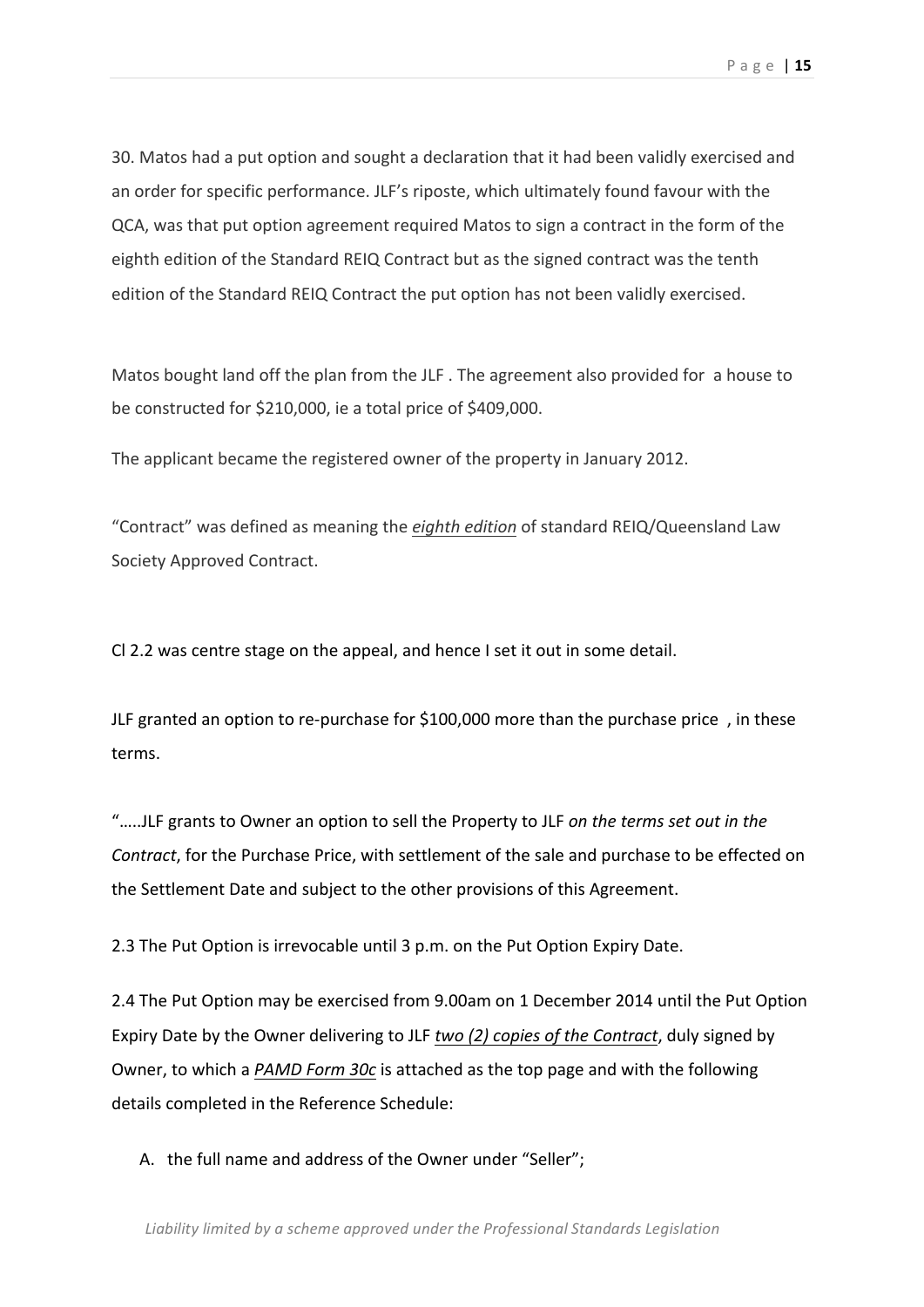- B. the address, description and other particulars of the Property under "Property";
- C. the tenants name, term and options, rent and name and address of the managing agent and other particulars under "Matters Affecting the Property; and
- D. the Purchase Price under "Purchase Price".
- 31. As the QCA (but not the trial judge), emphasised,

"Contract" was defied to mean "a contract in the form of contract in Schedule 1". The body of Schedule 1 commences with the "PAMD Form 30c". That is followed by an unexecuted copy of the *eighth edition* of the REIQ/Queensland Law Society standard form of contract for houses and residential land. The text "Eighth Edition" appears near the top of the first page (which is the first page of the four page Reference Schedule) and at the foot of each of *the six pages of contractual terms. At the foot of each of the four pages of the Reference Schedule is printed text, "REIQ Reference Schedule 8th Edition – for JLF Put option". A reference to "Eighth Edition" also appears towards the top of the page of "Special"* Conditions" on the fourth page of the Reference Schedule. In the Reference Schedule the name, address and contact details of the appellant as the "buyer" are completed, as are some other details, including the place for settlement and the settlement date."

The put option expiry date stated in the Agreement was 3.00 pm on 31 December 2014 with the settlement date specified to be 31 December 2015.

JLF wrote to Matos inviting that the option be exercised, and Matos duly purported to do so in December 2014, when his solicitors wrote to JLF enclosing a "Put Option Exercise Notice" and "Contract For Sale signed by the Seller".

32. JLF argued that the "contract" which was completed by Matos and forwarded under cover of letter of 16 December 2014 was in the *wrong form* given it was the *tenth edition of the REIQ Standard Form Contract* and not the eighth edition, which was attached in schedule 1 of the Agreement. JLF contended that there were differences between the two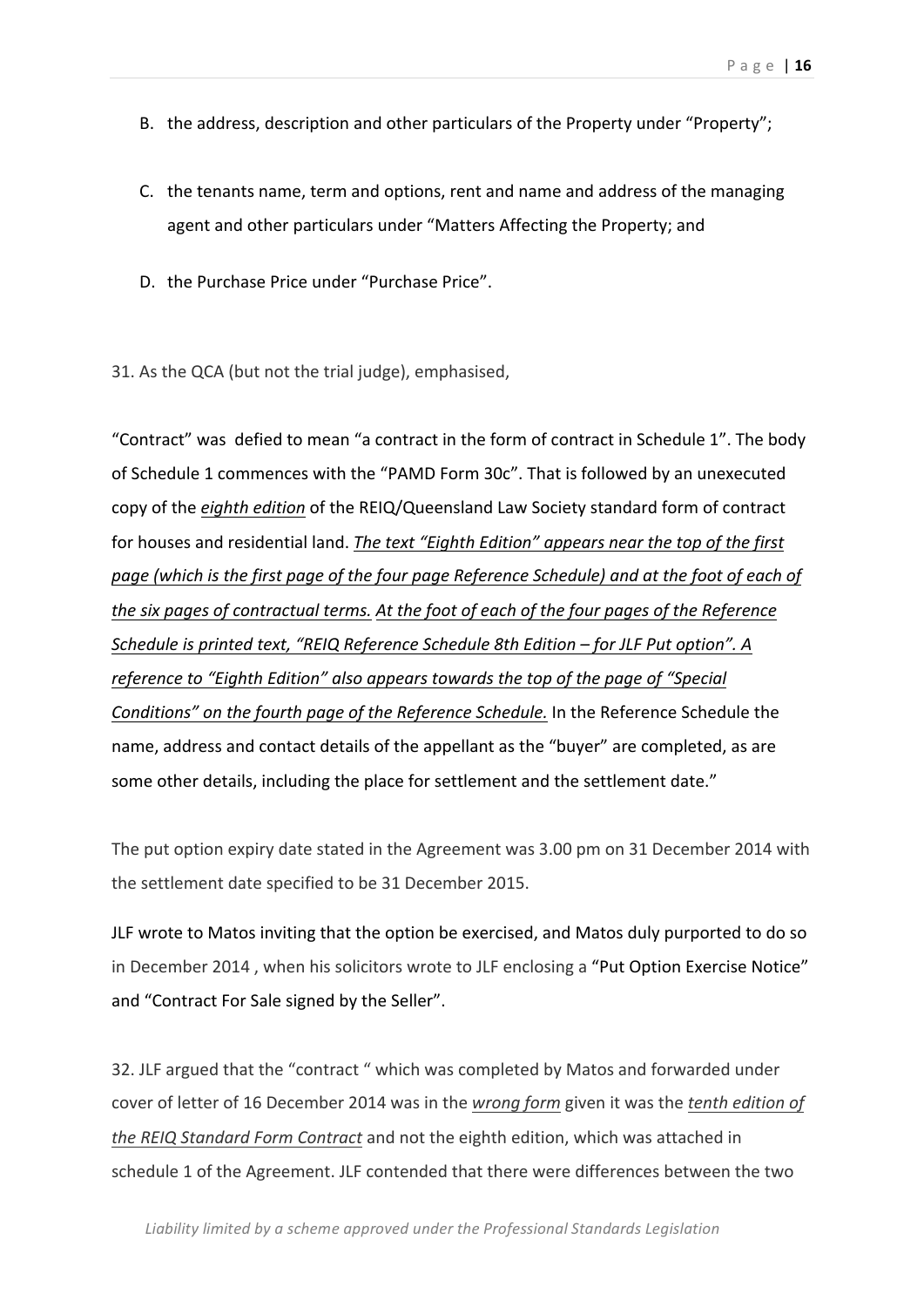editions and that some of the terms in two editions differed.

JLF thus said that Matos had not not exercised the option in accordance with the Agreement because it was not in the *precise* terms required by the Agreement and that *strict* compliance was required.

33. The cases relied upon the trial judge in reaching the conclusion she did, were *Quadling v Robinson* [1976] HCA 31; (1976) 137 CLR 192, 200-201 and *Phillips Fox (a firm) v Westgold Resources NL* [2000] WASCA 85.

In *Quadling v Robinson* Gibbs J held that "the exercise of an option, to be valid, must have been absolute and unqualified and must have bound the respondents to perform the very terms set out in the option." There is no doubt in this case that the letter of 16 December 2014 was clear in its terms and stated that the signed put option notice was enclosed. Did it bind the respondents to perform the *very terms* as set out in the option given that there was no PAMD Form attached and the fact that a newer version of the Standard REIQ Contract had been signed?

In *Westgold, Owen J (agreeing with White J) referred to the oft mentioned necessity for* there to be *strict compliance* with the form of the required notice, in the following terms :

"[9] There are two additional factors that have not been mentioned or emphasised and which, in my view, lend support to the trial Judge's conclusion that strict compliance with the exercise regime was required. The first is that this is a put option. I think it is fair to say that the put option is a relatively strange species of transaction. In the property ownership and transfer structure that has been developed in the Western world it is unusual for a person to be forced to take ownership of property. Even in relation to gifts, settlements and testamentary transactions the grantee or beneficiary can disclaim property. This is not so in relation to a put option. This makes it even more amenable to the concepts implicit in the dicta of Lord Greene MR in *Hankey v Clavering* [1942] 2 KB 326 at 329, which both the trial Judge and White J have set out."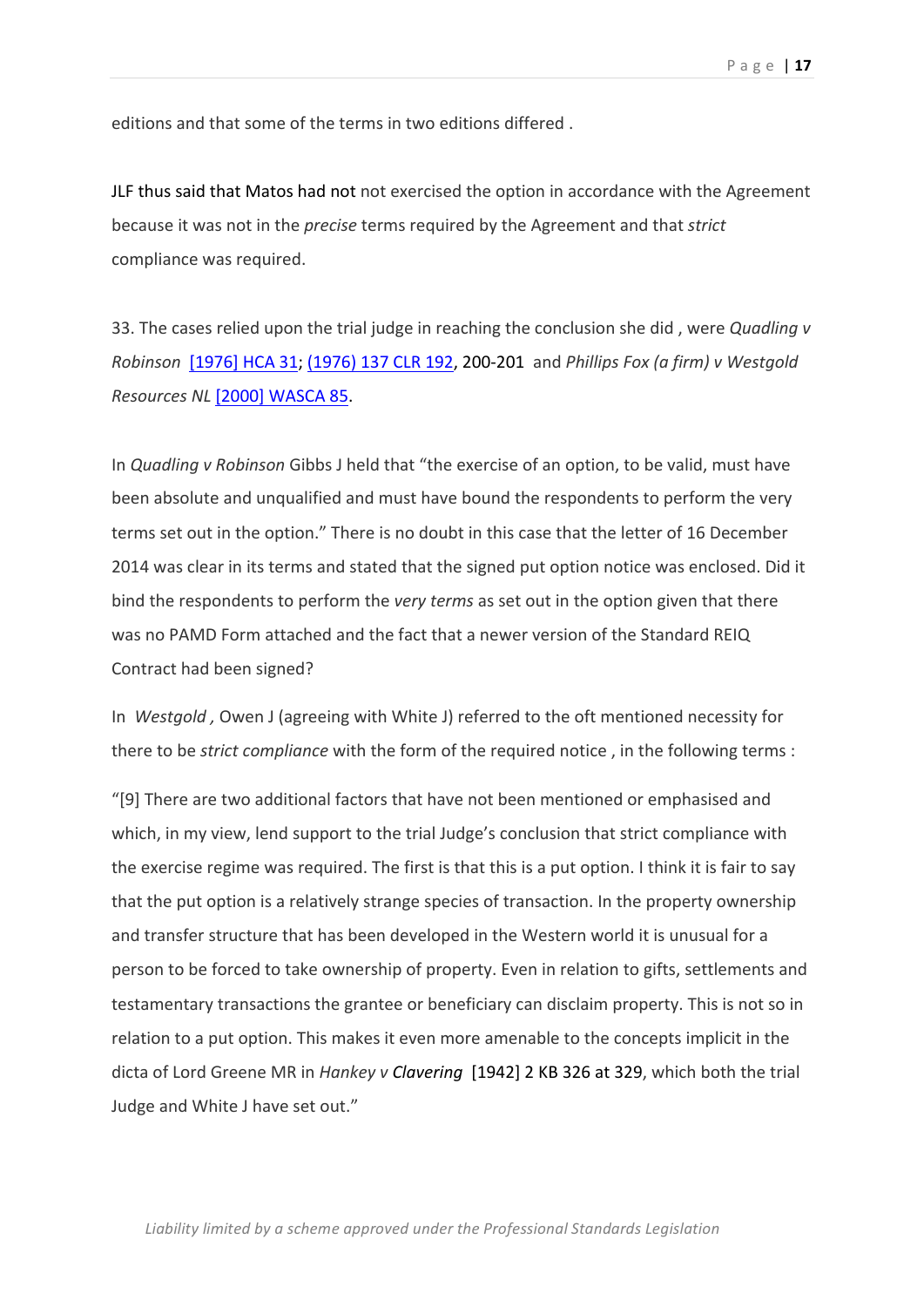34. In *Westgold*, White J quoted, with apparent approval, the judge at first instance who formulated the question before the Court as follows:[14]

"Therefore the big question in this case is whether strict compliance with the mode of exercise which is stipulated in the option deed was the only way the option could be exercised. In particular ought the form of notice of exercise which is scheduled to the deed have been followed; and ought the notice to have contained the information provided for in the form? Or does this option fall into the category of cases in which all that is required is an expression of intention to exercise the option?"

35. Trial Judge [28] "When one considers the terms of the Agreement here the first question which must be answered is what was the intention of the parties at the time the Agreement was entered into? What was the mode of exercise which was stipulated? Was it that it was *the actual eighth edition of the Standard REIQ Contract that had to be signed or was it that the current version of the Standard REIQ Contract at the time the option was exercised had to be signed?* I note that the clause simply says "Contract means a contract in the form of contract in schedule 1" not "Contract means a contract contained in the eighth edition of the Standard REIQ Contract".

Trial Judge  $[29]$ : "It cannot be ignored that the contract in the Schedule was simply the Standard REIQ Form and it contained no special conditions. The contract related to a standard residential land transaction. The original contract for the purchase of the property was entered into in 2011 and the put option was exercised some three years later in 2014. It would seem to me that there is a good argument given that lapse of time, that the intention of the parties was that it was the version of the Standard REIQ Contract in use at the time of exercise of the option which was to be used.

Trial Judge [35]: Given that, as at the time the contract was sent by the applicant to the respondent, the *Property Agents and Motor Dealers Act* 2000 (Qld) had been repealed, it is difficult to accept that the applicant was required to attach a then obsolete form, in direct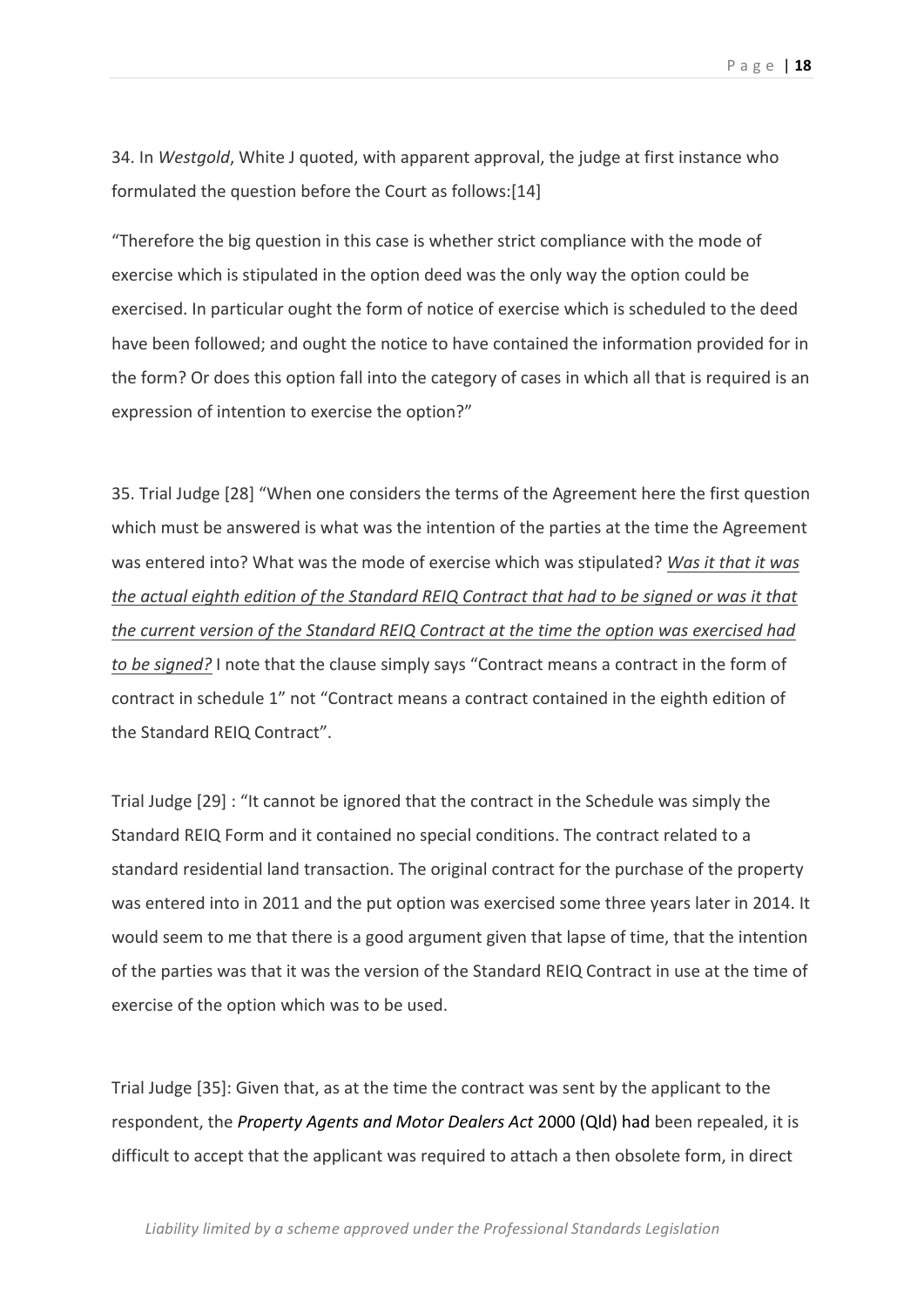contradiction to statutory requirements, in order to validly exercise the put option. That could not have been the intention of the parties. It would, in my view, be an absurdity if the applicant was required to send an obsolete form and potentially be exposed to a penalty of up to 200 penalty units by virtue of s 165(5) of the *Property Occupations Act* 2014 (Qld).

Trial Judge [36]: Rather, on the contrary, clause 1.2(f) in my view demonstrates that the parties intended that, when the put option was exercised, the applicant was required to comply with the legislative arrangements then in force. That is, a requirement to use the most up-to-date PAMD form evinces an intention that the applicant ensure current forms and requirements were adopted.

36. The QCA took a different approach to that of the learned trial judge. Their honours on appeal observed that the approach to be taken, consistent with the current approach to the construction of contracts, was objective: one asks what a a reasonable business person would have understood it to mean.

Viewed objectively, the QCA held that though CL 2.4 did not contain an express term requiring the option to be on the terms of the  $8<sup>th</sup>$  REIQ form, "....that was conveyed with at least equal clarity by the inclusion in Schedule 1 of a form of contract with several identifications in it that it was the eighth edition of the standard form contract. Nothing further was necessary to make that clear, but there was also the statement on each of the four pages of the Reference Schedule, "for JLF Put option".

37. Showing how judical minds can differ on such narrow points, the QCA commented as follows on another of the learned trial judges strands of reasoning:

"[10] The primary judge considered that there was a good argument that, in light of the passage of time between when the original contract for the purchase of the property and the Put Option Agreement were made in 2011 and the purported exercise of the put option in 2014, and the fact that the contract in Schedule 1 was in a standard form and contained no special conditions, the parties' intention was that the edition of the standard form contract in effect at the time of the exercise of the option should be used. An alternative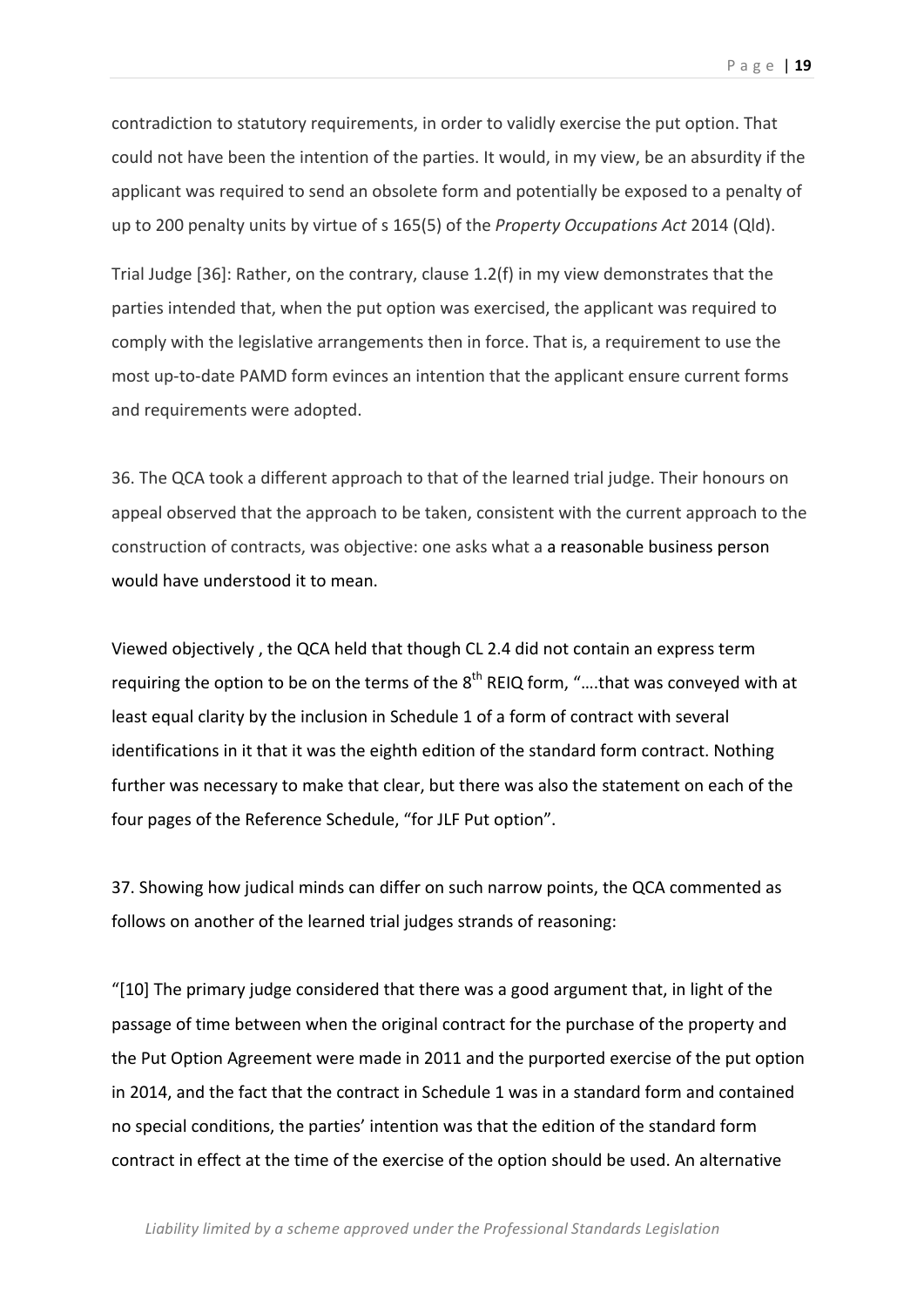view is that it is commercially unlikely that the parties intended that the form of contract entered into upon exercise of the option would be determined by persons other than themselves."

*Is strict compliance required with the mode of exercise stipulated in the contract* ? *Can only one key unturn the lock?* 

38. The real question here is whether it sufficient for there to simply be an expression of intention to exercise the option.

in Westgold, the optionee (Westgold) had made very clear, that it would insist on "strict compliance with the terms of the put option deed, including the provision in relation to the form of notice". The trial judge noted that the disconformity with the mode of exercise was not trivial and "[t]here was in truth no attempt at all to conform" in circumstances where the person who purported to exercise the option "did not know or did not have in mind, that any form of notice had been agreed on at all as a notice of exercise."

*In Westgold*, the trial judge observed that:

"On a plain reading of the two clauses, the prima facie conclusion is that the option could only be exercised by the giving of a form of notice in the form scheduled in the deed. It is that form of notice which the parties have agreed should be 'the key which alone is capable of turning the lock' (Mannai (supra) per Lord Goff at 754).

That this was their intention is confirmed by the *commercial setting* in which the put option deed was negotiated. The circumstances were such that one would expect a precise definition of the conditions which must be met before the option was exercised against Westgold."

39. White J, on the appeal, cited the above with apparent approval.

In *Matos*, after referring to the above principles, the learned trial judge held :

Liability limited by a scheme approved under the Professional Standards Legislation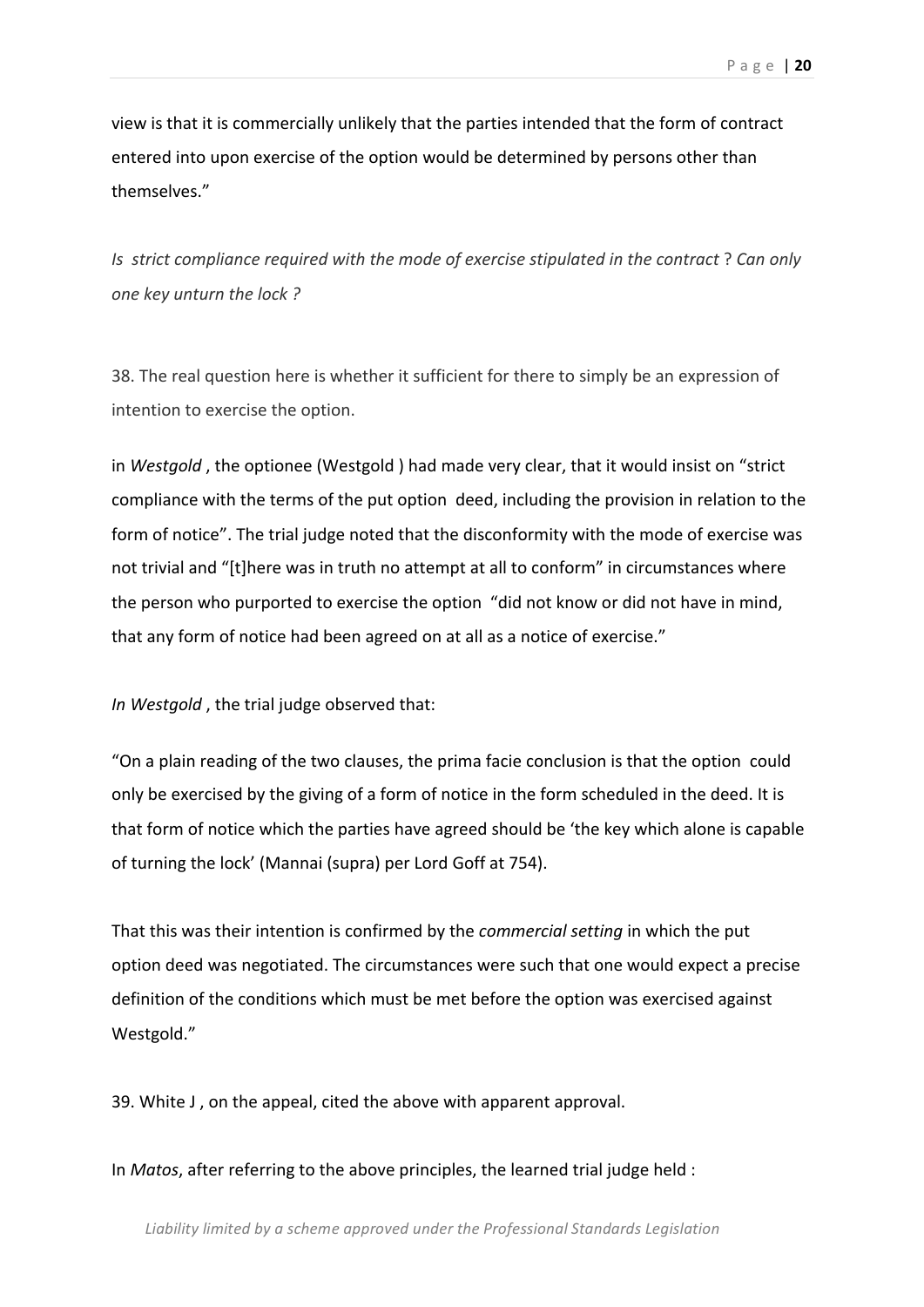"[39] In the present case it is clear that the signed contract was a later version of Standard REIQ Contract for the Sale of Residential Land and it contained all of the details which were required to be contained in the reference schedule in accordance with clause 2.4. It would seem to me therefore that there was an every effort was made to conform as all the essential terms were contained in that version and, indeed, the only substantial additions were in favour of the respondent."

The learned rial judge also observed tht the optionor in Matos had also not notified that it required strict compliance ; and also did not cavil in real time with the form of the exercise  $(para [40])$ .

The learned trial jusge also found some contextual clue in the contrac for sale that the latest form of REIQ contract was contemplated, viz that it contemplated using the more up-todate PAMD Form 30 c.

The learned trial judge held that the clause referring to the  $8<sup>th</sup>$  edition of the REIQ contract was merely a machinery provision; not mandatory, and held the option had been exercised.

#### **BIBLIOGRAPHY**

*Enforceability of Electronic Signatures in Contracts* by Allison Stanfield, Feb 2017 viewed online May 2018

*Please Sign Electronically*, by Chris Maxwell, Asst Crown Solicitor, Crown Law, 9/15, viewed online May 2018

*PPS Alert –Electronic contracts—what's new* ? Thomson Geer online publication of February 2016, Peter Mills and Robert Gallagher; and Pt 2 –July 2016